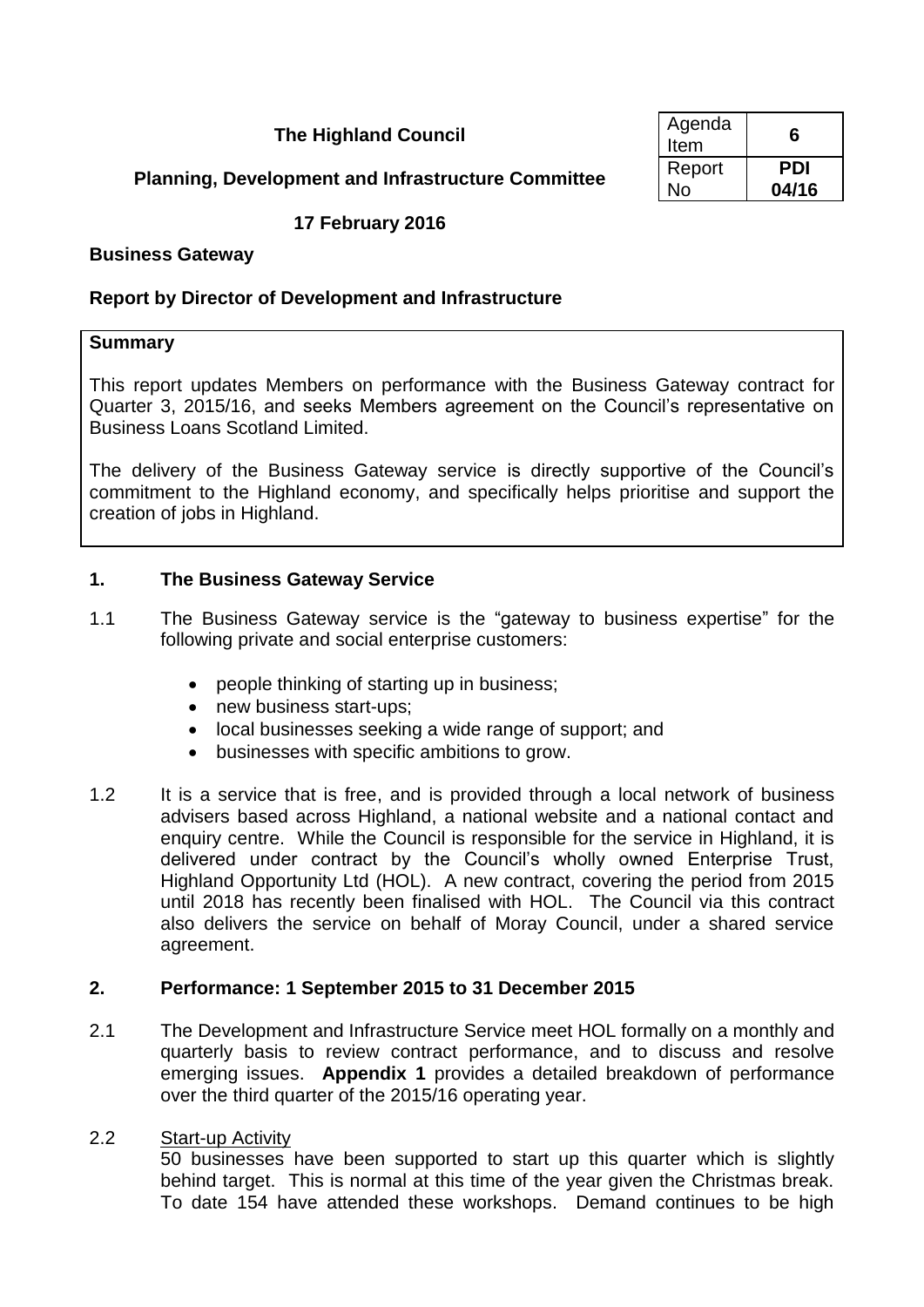suggesting that the number of total attendees at workshops will comfortably achieve the target of 380.

## 2.3 Growth Activity

Business Gateway Advisers across the Highlands have worked with sixteen businesses with growth aspirations this quarter, assisting them with the development of growth action plans. In addition, they are on target for the numbers of high value start-ups engaged with, and close to the target for the numbers of action plans for growth being completed for high value start-ups (i.e. Growth Companies with ambitions to grow turnover by £100k over the next three years).

## 2.4 Advice to Existing Businesses, serving local markets

106 businesses have accessed advice this quarter which is slightly behind the target. Again this can be put down to a lack of activity over the Christmas holiday period but is anticipated to be on or near to target at year end.

- 2.5 In summary, overall enquiry levels are slightly behind target, but the numbers of start-ups commencing trading remains encouraging, and indications from Business Gateway are that these numbers will continue to rise in quarter four. Furthermore, the numbers of businesses with growth potential, and the above target increase in the numbers of growth action plans prepared, is encouraging.
- 2.6 The ability to engage more directly with growth businesses in the Highlands does continue to be hampered by the uncertainty surrounding the approval of the Local Growth Accelerator Programme ERDF application. Members may recall that the original application was submitted in January 2015, approved in September 2015, and the follow-up detailed application submitted in November 2015. Current indications are that approval may be secured by March 2016. The Council continues to provide assistance to HOL to enable them to deliver some elements of the special advice (Recruitment/HR and Procurement) that will be supported by the ERDF Programme.

## **3. Highland Council Business Support**

3.1 As detailed above, while HOL delivers the Business Gateway service, the Council is ultimately responsible for the service provided. A key rationale for the transfer of Business Gateway to local government in 2008 was the opportunity it afforded to improve links between other Council Services and Council business related activity, and the potential to add value to this activity for the benefit of business. To this end, Business Gateway is offered and promoted as the "one door" into an important portfolio of business interventions and business support, managed and delivered through HOL. This added value activity includes:

## 3.1.1 Business Finance

HOL loans amounting to a total of £270,000 have been awarded this quarter. This is significantly ahead of target and may be an indication of unmet demand for the supply of loan finance from the commercial sector.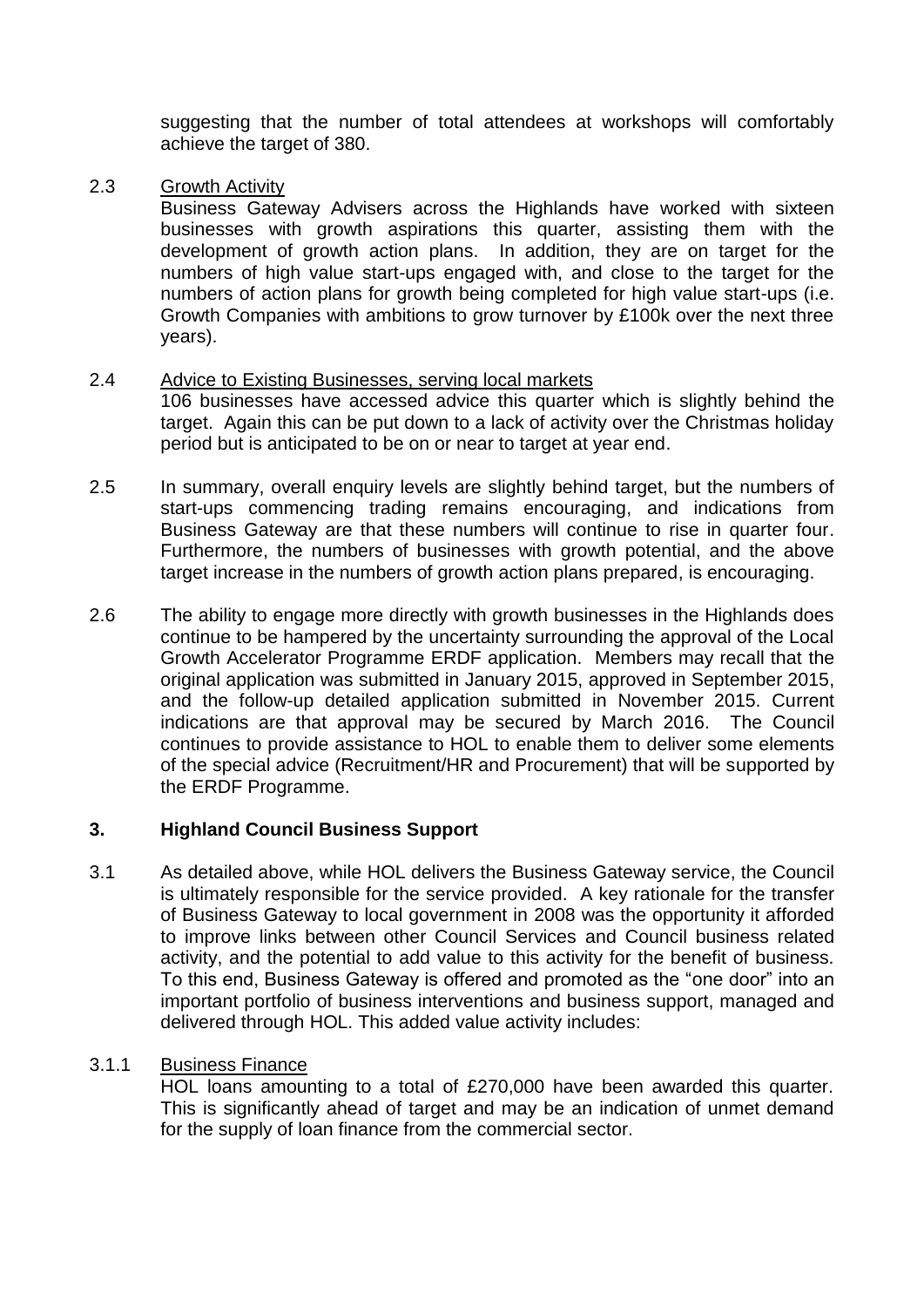## 3.1.2 Scottish Local Authority Loan fund

In May 2015 the Council agreed to become a member of Business Loans Scotland Ltd. (the company set up to manage a pan Scotland local authority loan fund), and to invest £337,500 to access commercial Bank and European Regional Development Funds, to make available a total loan fund of £1,125,000 to Highland businesses. After a delay the Scottish Government have now commenced the process for applying for the EU funds (a procurement process) and, if successfully secured, it is anticipated that the first loans could be made in summer 2016.

- 3.1.3 In the meantime, significant work has been undertaken to set up the Company and putting in place agreed governance and management arrangements for the Fund across Scotland. Highland Council, together with Moray, Shetland and Argyll and Bute Councils (Eilean Siar and Orkney as associate members), will form a Highlands and Islands Regional Group, from which three Directors will be appointed to sit on the Company Board. The Council is now asked to appoint its representative to sit on the Regional Group. It is currently proposed that this is a senior officer from the Development and Infrastructure Service but that this is reviewed following the local government elections in 2017.
- 3.2 The practical assistance on offer from Business Gateway can best be illustrated by the examples of assistance used in a series of Question and Answer sessions featured in the local press. These articles best illustrate the wide-range of advice and assistance available. Dynam, a local advertising agency, was able to utilise Business Gateway assistance to enable them to service customer needs nationally and internationally. At the same time they were able to assist with a customer's long held ambition to run their own business, helping them to establish it and then assisting with advice on the further development of the business. See **Appendix 2**.

## **4. Implications**

### 4.1 Resource

The Business Gateway contract is fully funded from the Development and Infrastructure Service revenue budget. Additional activity is funded from the Service's economic initiatives and employability funds, Highland Opportunity Ltd. loan finance, and European Regional Development and Social Funds.

## 4.2 Equalities, Climate Change/Carbon Clever, Risk, Rural and Gaelic

There are no direct legal, equality, climate change/Carbon Clever, risk, rural or Gaelic implications directly arising from this report.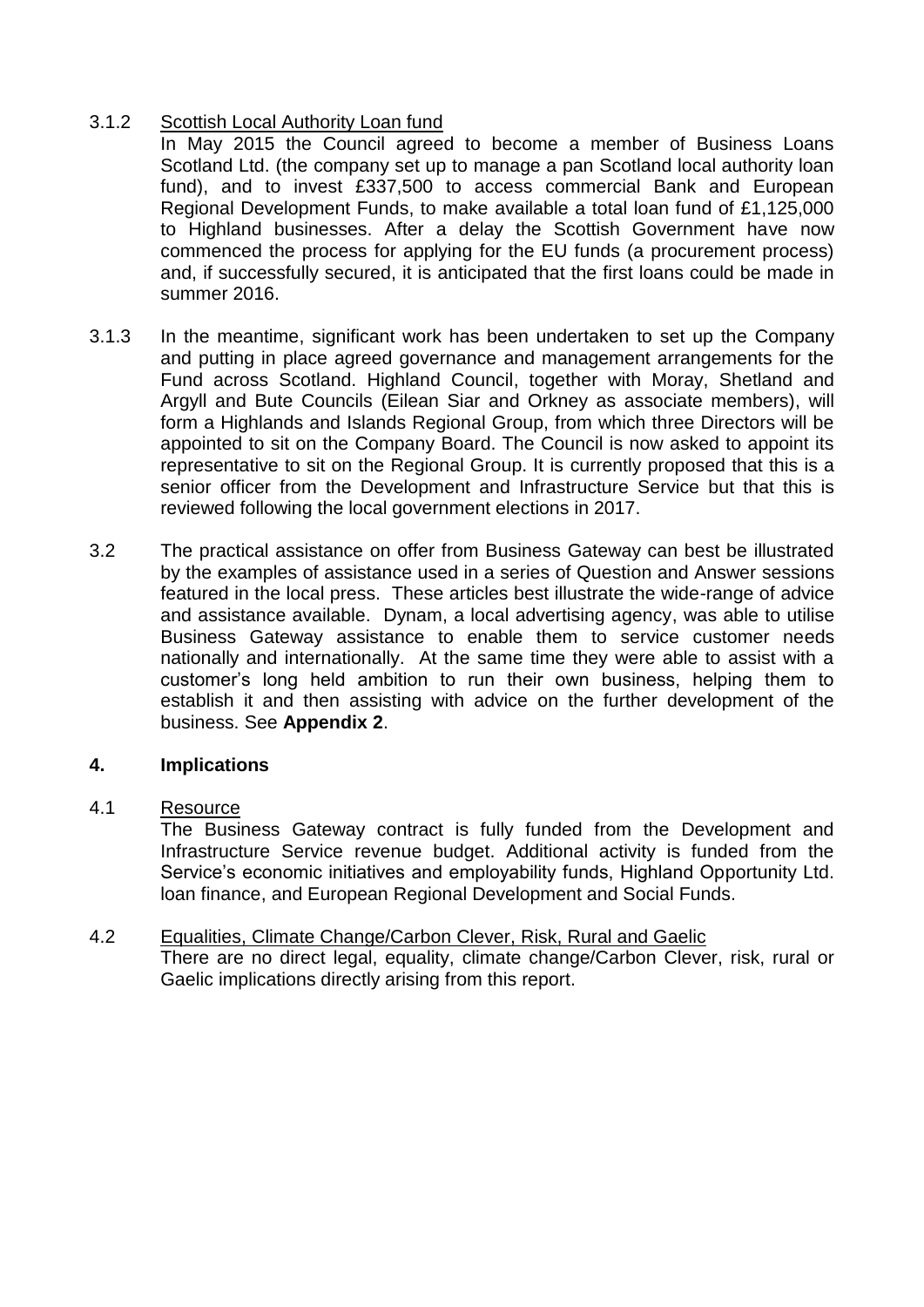## **Recommendation**

The Committee is recommended to:

- note performance for the Third Quarter of the Operational Year 2015/16; and
- agree that a senior officer from the Development and Infrastructure Service represent the Council on Business Loans Scotland Limited.

| Designation: | Director of Development and Infrastructure |
|--------------|--------------------------------------------|
| Date:        | 25 January 2016                            |
| Author:      | Kenny Macinnes 01463 702553                |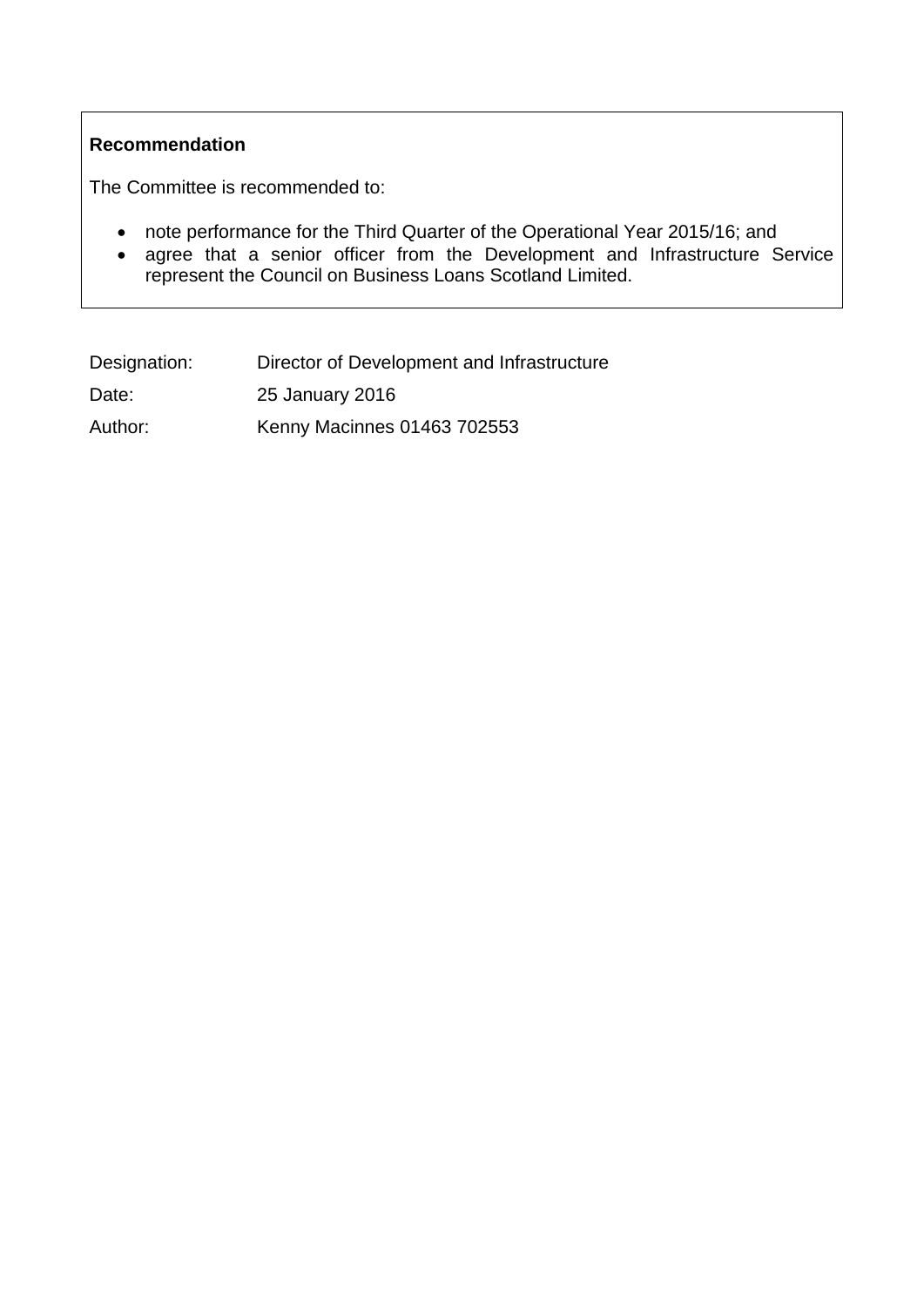# **APPENDIX 1:**

### **Key Performance Indicators**

The performance indicators and targets used for the delivery of the service are dictated by the national Business Gateway model and reflect the key priorities of business start-up and growth. Support for growth is the key priority for the service. It does however allow an amount of local discretion to provide a service that is responsive to local needs and changing economic circumstances.

The key Performance Targets and performance for the year 2015/16 are outlined below:

| <b>Start Up Advisory Service</b>                            | Qtr | Qtr | Qtr | Y to D | <b>Target</b><br>2015/16 |
|-------------------------------------------------------------|-----|-----|-----|--------|--------------------------|
| Number of volume start up clients<br>who have begun trading | 65  | 63  | 50  | 178    | 252                      |

| <b>Growth Advisory Service</b>                                                                                                                        | Qtr | Qtr<br>2 | Qtr<br>3 | Y to D | 2015/16 |
|-------------------------------------------------------------------------------------------------------------------------------------------------------|-----|----------|----------|--------|---------|
| Number of growth companies<br>assisted with growth action plans                                                                                       | 15  | 14       | 16       | 45     | 50      |
| Number of growth companies<br>accepted into a growth pipeline<br>relationship with HIE<br>(seeking to grow turn over by £200k over<br>$next 3 yrs.$ ) | 0   | 0        | ი        | ი      |         |
| Number of growth companies<br>accepted into HIE account<br>management                                                                                 | 0   | 0        |          |        |         |

| <b>Local Business Advice</b>  | Qtr | Qtr | Qtr | $Y$ to $D$ | 2015/16 |
|-------------------------------|-----|-----|-----|------------|---------|
| Number of existing businesses | 130 | 117 | 106 | 353        | 500     |
| accessing advisory services   |     |     |     |            |         |

| <b>Loan Activity</b>                                                                          | Qtr 1    | Qtr 2        | Qtr <sub>3</sub> | 2015/16  |
|-----------------------------------------------------------------------------------------------|----------|--------------|------------------|----------|
| <b>Highland Opportunity Loan Funds</b>                                                        |          |              |                  |          |
| Number of loans                                                                               | 6        | $\mathbf{2}$ | 6                | 20       |
| Value                                                                                         | £201,000 | £60,000      | £270,000         | £600,000 |
|                                                                                               |          |              |                  |          |
| <b>Business</b><br><b>Princes</b><br>Trust<br>Youth                                           |          |              |                  |          |
| <b>Scotland</b>                                                                               |          |              |                  |          |
| Number of clients supported<br>with                                                           | 1        | 4            | $\mathbf{2}$     |          |
| loans or grants.                                                                              |          |              |                  |          |
| <b>Number</b><br>jobs<br><b>of</b><br>created<br>and<br>retained as a result of loan activity | 28.75    | 70           | 114.3            | 150      |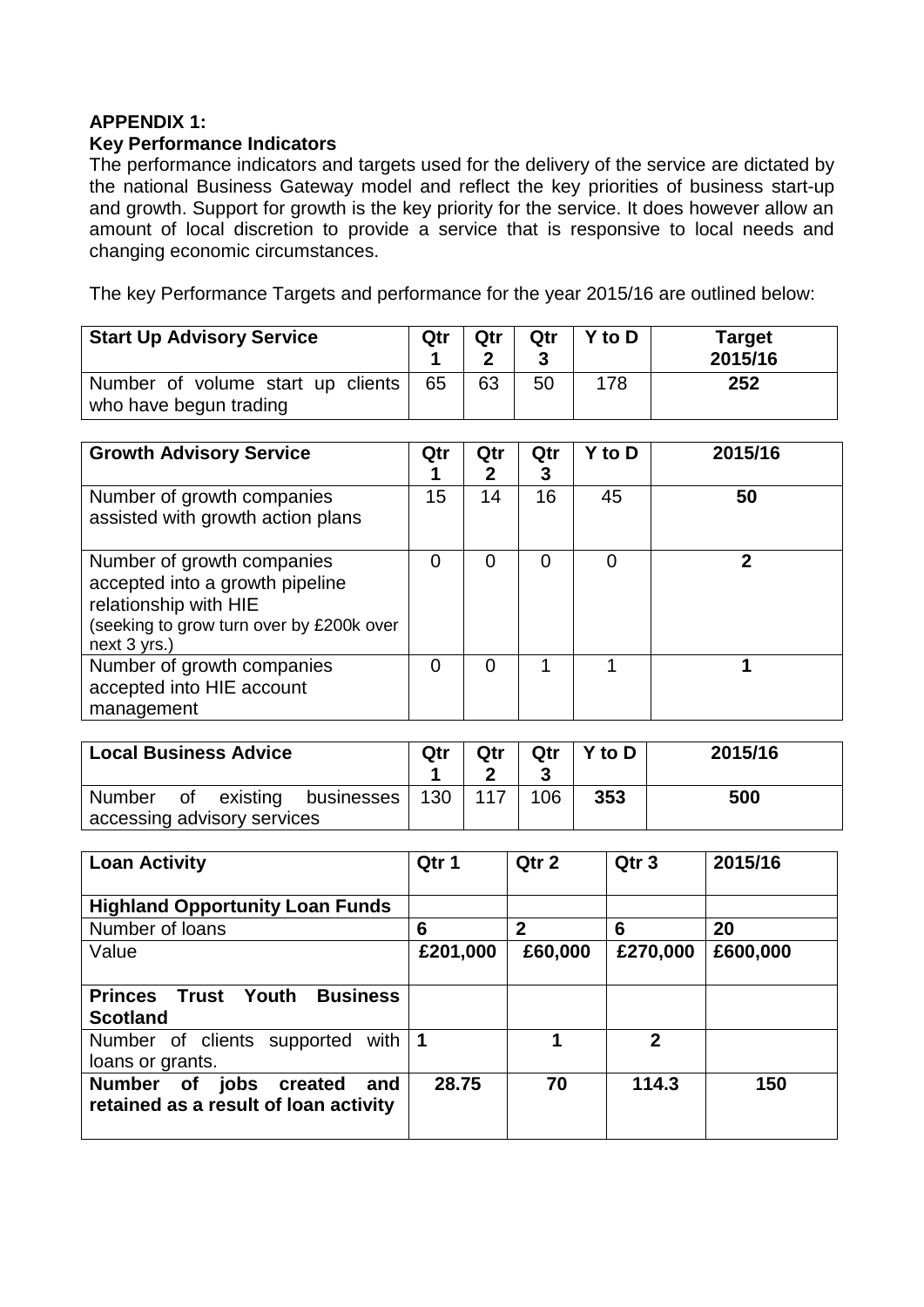## **Definitions:**

### What is a growth company?

A company that has ambitions to grow its turnover by £100k over the next three years.

### What is a growth pipeline company?

A company that has ambitions to grow its turnover by £200k, over the next three years.

### What is Account Management?

A business that is in process of or will meet the turnover criteria for account management with HIE and is in a growth sector, defined as education, business services, food and drink, tourism, creative industries, energy and life sciences.

Note: For growth pipeline and account management, although the criteria for access to account management is growth in turnover of £200k over a three year period, the criteria differs in fragile areas, for certain sectors and business types, e.g. social enterprise and activity such as internationalisation.

### What is meant by "existing businesses"?

An existing business is any local business that is seeking support whatever its growth aspirations. This will include businesses seeking support to survive in a challenging environment.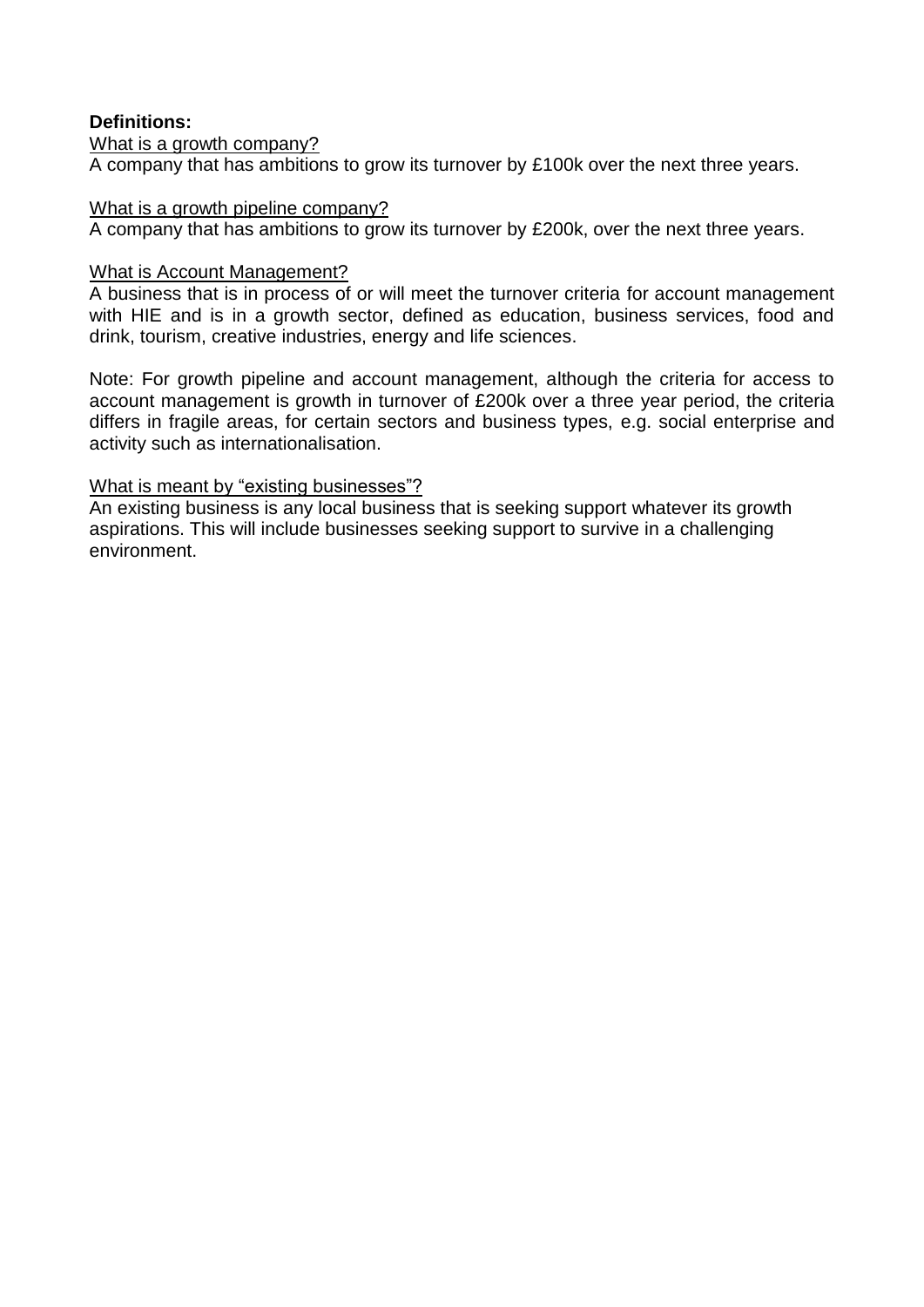#### **Business Gateway Highland Inverness Courier Q&A**

Leaving a large advertising agency to go travelling gave Eleanor Neilson time to decide what she wanted to do – run her own business. After moving to the Highlands she invested in Dynam, becoming a joint owner. The agency employs 10 people and offers cutting-edge creativity and marketing to clients from its base in Inverness.

**What did you do before setting up your business?** My first job was as an account handler in London. I loved every minute of it - it was the time when budgets were big and lunches were long! I gained a lot of invaluable experience and learned how to make myself heard in an ego-driven environment. After that, I took a year out to travel. During that incredible time of adventures and experiences, I decided that one day I'd like to run my own business. I then headed back to Scotland where I worked for a design agency in Edinburgh, before love took me to the Highlands.

**Why choose to go into business for yourself and when did you start your current business?** I arrived in the Highlands looking for a new challenge; Dynam was looking for a new partner as their senior partner was retiring. I grabbed the opportunity and in 2000, Karen Green and I became joint owners/directors of the business.

**What does your business do and why did you choose your current business?** We are a creative agency offering branding, marketing and web development services to a wide range of clients who are now based all over Scotland and beyond, e.g. Geneva. From our base in the Highlands, our work also reaches out to raise the profile and help develop a number of businesses operating on global platforms.

**Who has helped you get started and develop your business?** Over the years, we've used Business Gateway as a sounding board, which has been incredibly useful. We've also been given invaluable support and advice from a long standing client. Recently, we've accessed the Graduate Placement Programme through Business Gateway. This provides us with specialist recruitment advice and funding support to employ a graduate who delivers a project of significant importance to the growth of our business. We're also members of the Design Business Association and are about to embark on its Mentoring Programme.

**What achievement are you most proud of?** Seeing our brands out there in the marketplace - a number of which are on the worldwide stage - and knowing that our work is making a significant difference to our clients' bottom lines. Over the past 15 years, Karen and I have worked to create an agency that has been described as 'as good an agency as you would find in London' – which proves that it doesn't matter where you are, it's what you do! Dynam's mix of professionalism, rigorous maintenance of the highest standards, our client-centred, collaborative approach, our strong skill set and great team all combine to offer a unique service that gets our clients noticed for all the right reasons.

**What was your biggest mistake?** When times were tough, we were slow in asking for help; our independent mindset made us think we could do it all on our own. Accepting help has made us stronger and helped the business move forward.

**What is the biggest challenge facing your business?** Marketing is constantly on the move, and in the online sector in particular, the speed at which everything is happening makes it a challenge to keep pace.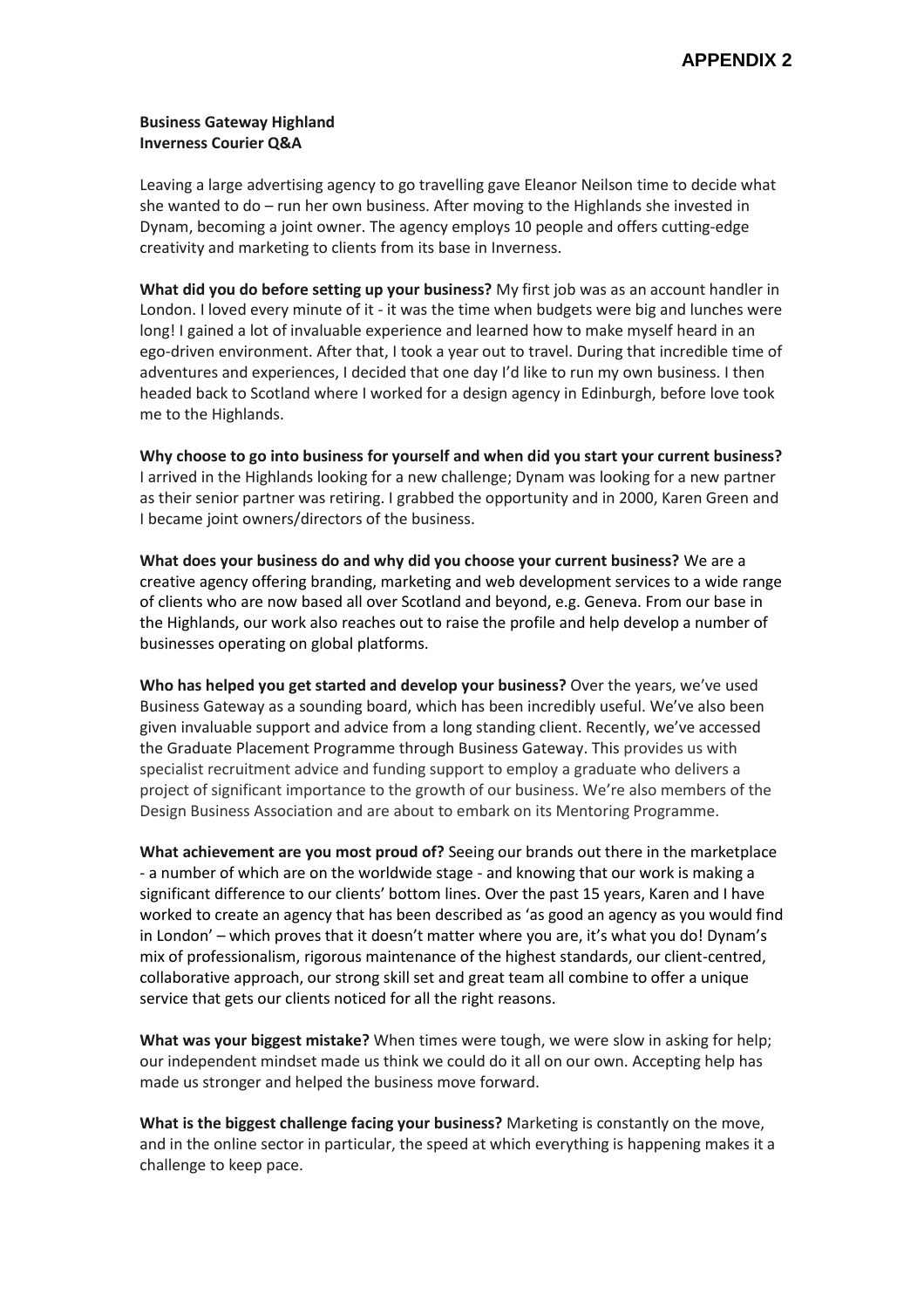**What would help your business?** Five years ago, we converted a farmhouse into an office. There are many positives to working in an old building but there are practical downsides; the age of the building means we're still connected to the old telephone exchange lines, and are unable to access superfast broadband. There's no doubt that superfast broadband would make a huge difference to our throughput of work and we hope to be given a timescale to access it soon.

**What do you still want to achieve for your business?** Like any business, we've had our highs and lows - and that's made the business tougher, more adaptable to change, and responsive to challenges. Fifteen years since we formed the partnership we're still here, and the business is in really good shape. We've got a fantastic team of people working with us, we have a presence in Glasgow, and are on the way to significant growth.

**What advice would you give to someone wanting to start a business in Inverness?** Get to know the market and access all the advice and support that is available from the outset. Business Gateway has been a great resource; there's also the local Chamber of Commerce, who do a fantastic job. I've also recently joined BNI Highland - a group of like-minded business people who meet once a week in Inverness to share opportunities.

**What do you like to do when not working?** At the weekends it's all about family time – golf, walking, skiing when there is snow. For me time, I like running, cycling and various classes at the local sports club – exercise definitely keeps me sane, alongside wine, a good book and catching up with friends.

**How do you like to spoil yourself?** Chips in curry sauce – my guilty pleasure!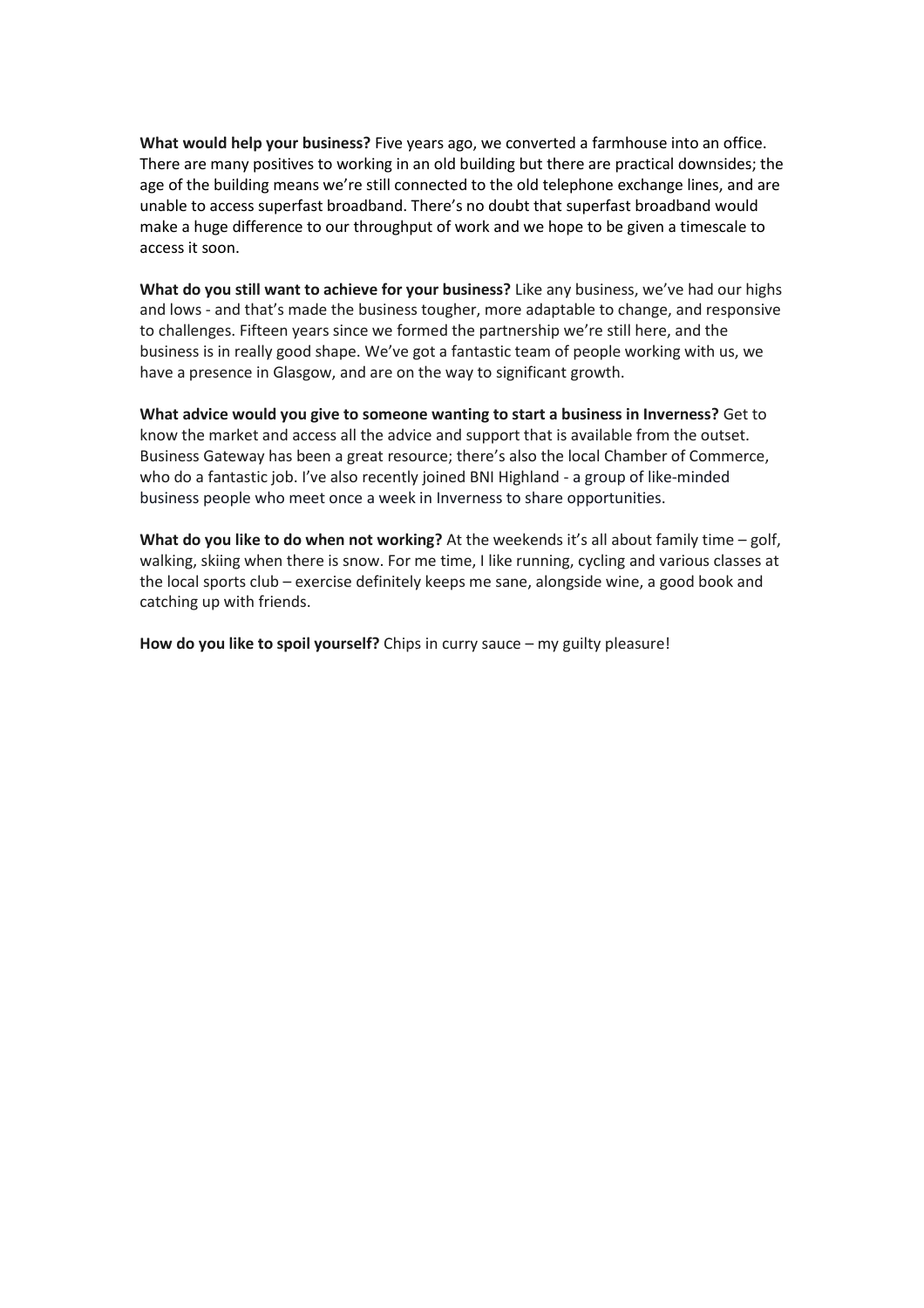### **Business Gateway Highland Inverness Courier Q&A**

A long held ambition to run her own business came to fruition in 2014 when Morag Cameron opened Cameron's tearoom and farm shop in Glenlia, Foyers. The mother-of-four, who previously worked as a flight attendant and restaurant manager, makes everything on site and takes pride in the fact her business is listed at the number one place to eat in Inverness on Tripadvisor.

**Q. Why choose to go into business for yourself?** I had always wanted to run my own business and after working hard for other people for a long time I decided to give it a go.

**Q. Why did you choose your current business and when did you start your current business**? I had spotted a gap in the market for a tearoom and farm shop situated on the quieter, south side of Loch Ness. I felt there was a need for a tearoom that was tastefully done and it was a way to diversify the farm. I opened Cameron's in June 2014.

**Q. Who has helped you get started and develop your business?** My parents are a real driving force and have offered me a lot of support and encouragement, as has my husband and family. Business Gateway Highland was also very helpful and I attended a range of their fully funded workshops including starting up and bookkeeping. A year after I had opened an adviser came out to see me and went over how my business was going and helped me think about opportunities for the future. Business Gateway has always been very helpful and approachable. It's a great resource.

**Q. What achievement are you most proud of?** It is a very successful business and I couldn't ask for it to be any more successful. I'm proud to be one of the biggest employers on this side of the loch. I employ all year round, and have up to 10 staff during the busy summer months. I'm also very proud of the fact the tearoom has become a social hub and hosts a lot of community events. We have a regular customer base too and to be number one on Tripadvisor is fantastic.

**Q. What was your biggest mistake?** Thinking I could do everything myself. I thought I could run the business singlehandedly but quickly realised I had to loosen my grip and employ people. I'd also got to the point where I felt I couldn't keep phoning family and friends to come in and help out!

**Q. What is the biggest challenge facing your business?** My husband works full-time and we have four children aged six to 15 years of age so one of the biggest challenges is juggling family life with work. Another is ensuring we maintain our high standards. We strive to make sure every customer has the best experience possible. To do that every member of staff needs to be on board, and luckily everyone I employee is. I also keep coming up with new ideas and have to constantly pull myself back as I've achieved something special and unique here and don't want to do anything that might tip the balance.

**Q. What would help your business?** More tourists on the south side of Loch Ness and signage. I am very busy but would be even more so if I was on the north side. This side of the loch is beautiful and has a lot to offer visitors, including a wide range of unique businesses. At present I am working with